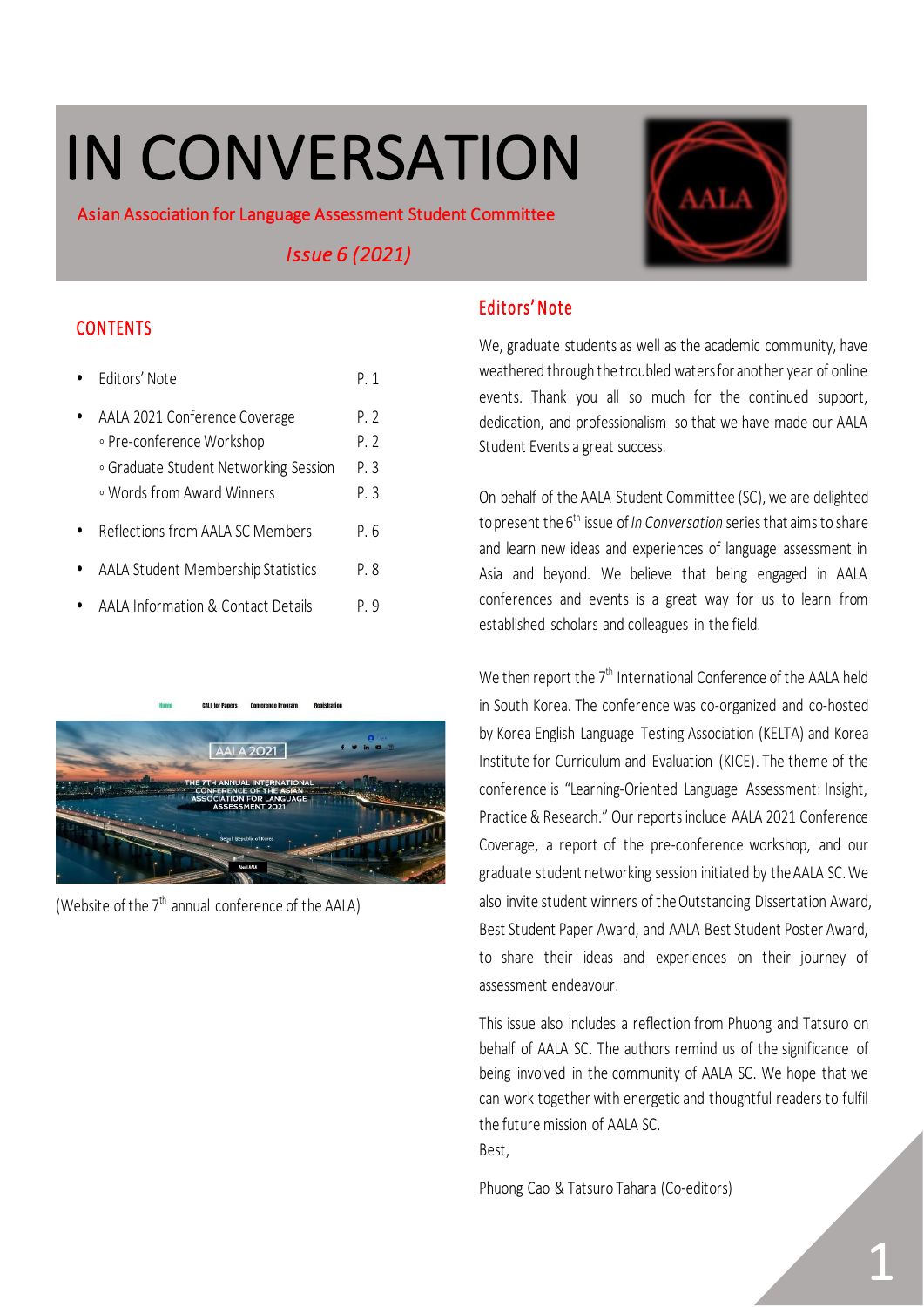## AALA 2021 Conference Coverage

#### Report by Yan (Niles) Zhao

The 7th International Conference of the Asian Association for Language Assessment was held online from November 3 to 5, 2021, co-hosted by the Korea English Language Testing Association (KELTA) and the Korea Institute for Curriculum and Evaluation (KICE). The theme for the conference was "Learning-Oriented Language Assessment: Insight, Practice & Research."

The conference attracted 328 participants, 70 of whom were students, from across the world. Due to the COVID, the conference was held online, which provided both opportunities, evidenced by a record number of presentations, and challenges, as many participants and speakers had to navigate the digital platform and give their presentations in the middle of the night. The conference comprised of one pre-conference workshop, two keynote speeches, two invited symposia, one plenary panel discussion, four plenary speeches, as well as 70 paper presentations and seven poster presentations.

The pre-conference day started with two concurrent symposia: one on language learning and assessment innovations in the TOEFL family; and the other on the policy and consequences of the TEPS-family tests. Then, seven posters were presented, followed by a pre-conference workshop on the use of Lexile reading frameworks (see the next report for a summary). The last day of the conference ended with the AALA student networking session (see p. 3).

The first day of the conference kicked off with opening speeches from Professor Yan Jin, AALA President, Emeritus Professor Oryang Kwon, AALA 2021 Advisory Committee Chair, and Professor Inn-Chull Choi, AALA 2021 Local Chair. Then, Professor Antony Green from CRELLA gave the first keynote speech on learning-oriented language assessment. Later, three awards, including the Best Student Poster Award (Agustinus Prasetyo), Best Student Paper Award (Ji-young Shin), and Outstanding Dissertation Award (Hang Sun), were presented (see pages 3 to 5 for a few words from these winners). For the rest of the day, a plenary panel discussion, two plenary speeches, and 25 papers were presented.

The second day of the conferenced began with the second keynote speech delivered by Professor Yasuyo Sawaki on the formative assessment of summary writing. The rest of the day saw 55 paper presentations and two plenary speeches.

Despite the online format, the conference proved to be a huge success with high-quality presentations that addressed key issues in the field of language assessment.

## Pre-conference Workshop

# *W orkshop 2: Incorporating the Lexile Frameworks into EFL T eaching and A ssessment*

Report by Haeun Kim

On November 3rd, a pre-conference workshop on the topic of Lexile® Frameworks in teaching and assessment was led by Dr Alistair Van Moere and Dr Jing Wei, who are senior researchers at MetaMetrics, Inc. The main purpose of the workshop was to demonstrate how the Lexile Framework for Reading can be used to measure students' reading ability, determine the complexity of reading materials, and select books/materials that are at the right level of challenge for students. MetaMetrics tests learners' language ability through the assessments they have developed, but they also embed Lexile framework into other assessments (e.g., TOEFL Junior, the British Council Aptis test) so that students can receive a Lexile measure after taking those tests. If we know how difficult a text or a book is and students' reading ability, we can match the two together, which allows the students to read in their zone of proximal development. To have full access to the Lexile Analyzer educators normally have to pay a certain amount to get premium access; however, the workshop attendees had the opportunity to try Lexile for free during the workshop. Dr Alistair Van Moere and Dr. Jing Wei guided the audience through each of the Lexile Analyzer and helped attendees explore the tools while they participated in small-group inquiry-based learning activities. Towards the end of the workshop, the Lexile Frameworks for Listening and Oral Reading were briefly introduced and demonstrated as well. Through this workshop, attendees learned how to use the Lexile tools for classroom instruction and to analyze the text complexity of reading and listening materials.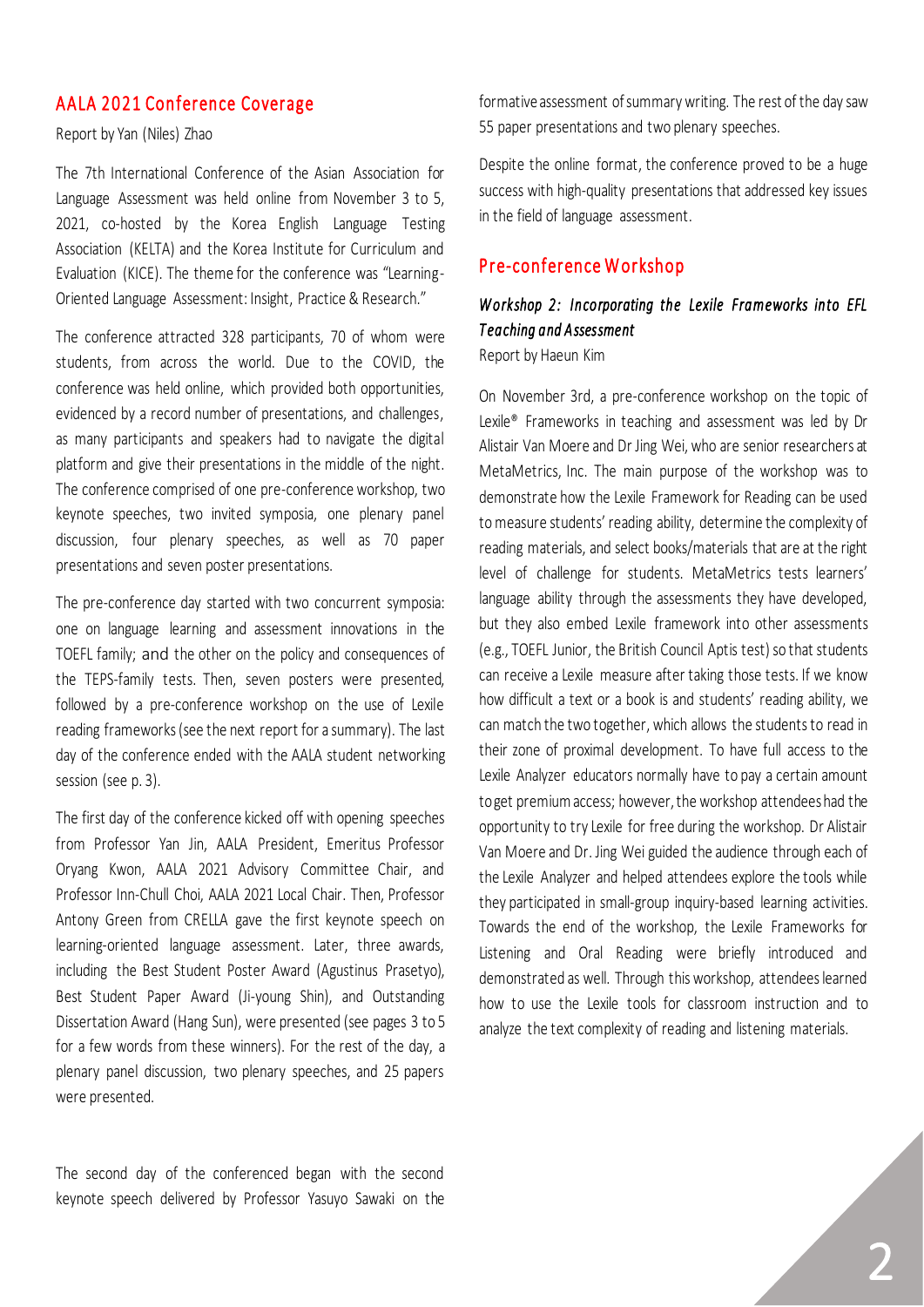#### AALA Graduate Student Networking Session

Report by Hideaki Oka

The AALA Graduate Student Networking Session conducted on November 3, 2021, was the first session to be held online on the Zoom platform. We faced several technical issues while conducting the session on the online platform; however, thanks to the cooperation of the members of the AALA Student Committee and other participants, we were able to make the session a success. I would like to take this opportunity to thank all the participants once again.



(AALA Student Committee Meeting)

This session aimed to promote the following 3Cs: (a) Facilitating the building of Competencies related to language assessment for graduate students; (b) Enhancing Communication between student members and other stakeholders; and (c) Fostering Collaboration both within and beyond the AALA student community.

We were fortunate enough to listen to five exemplary researchers in this session. We appreciate the efforts of the two award winners, Dr Hang Sun and Ms Ji-young Shin, to share their insights in selecting research topics and writing research papers. Moreover, we were fortunate that Professor Tony Green and Dr Mikyung Kim Wolf, who are at the forefront of language testing and language education research, attended the session. They provided insightful experiences and tips for the participants on writing papers. I was particularly intrigued by the fact that writing a paper requires patience and stamina on the part of researchers. Finally, we were grateful to Dr Ivy Chen from the Language Testing Research Centre (LTRC), the University of Melbourne for sharing some good advice on seeking jobs as researchers. Further, we

learned that it was necessary not only to publish as many papers as possible but also to remain alert to every employment opportunity as a researcher.



(AALA Student Networking Gathering)

Since there was a time limit, the entire session lasted only 45 minutes. However, there is no doubt that the session helped our students develop a clear sense of what they should do in the field of language assessment and their life plans as researchers.

## Words from Award Winners

## A ALA Outstanding Dissertation Award

#### Hang Sun



Hello AALA student members, my name is Hang Sun. I graduated from Shanghai Jiao Tong University in 2020 and my supervisor is Professor Yan Jin. My research interests lie in diagnostic assessment and classroom-based assessment. My dissertation is entitled: An argument-based approach to validating a diagnostic test – the case of UDig reading test. I feel truly honoured to have won the 2020 Outstanding Dissertation Award.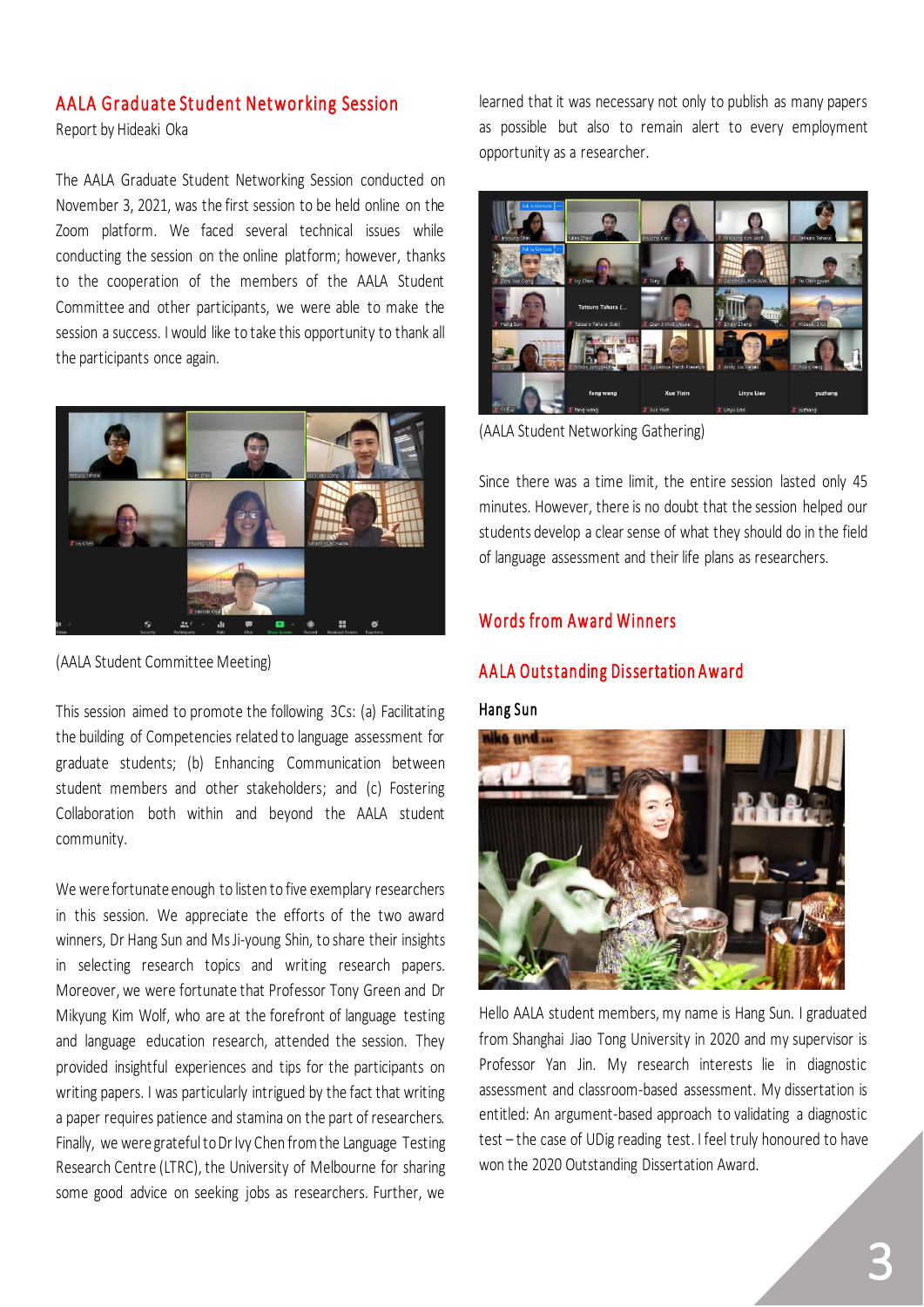Let me tell you an anecdote of how the idea of my dissertation came into being five years ago. My undergraduate major was Chinese language and literature and I got my master's degree from the TESOL program. After that, I worked in Shanghai for three years, but my job was not related to foreign language education before I decided to apply for a PhD program in language assessment. After my first meeting with Professor Jin, I began to prepare for my research proposal. The first thing I did was to check the different types of language assessments. I found the term "diagnostic test", which sounded intriguing to me. If we could diagnose students' language ability, we would be able to give them appropriate treatment. As a foreign language learner, I would also like to know the strengths and weaknesses of my English competency. Since validity was probably the only jargon I knew in the field of language assessment, I decided quickly that I was going to validate a diagnostic assessment for my PhD study. I read articles on validation frameworks to see what I could use, and then I got quite excited and made a call to Professor Jin. I told her that I found a researcher, Michael Kane, whose work is quite legitimate and interesting as I see it, and I wanted to try out his validation approach. I asked her, "Have you ever heard of this Michael Kane?" You can guess what Professor Jin said – "Of course, he is a leading figure in our field." I was so embarrassed because I just showed my future supervisor how little knowledge I had of the field. I know most of you must have more knowledge of the field than I did and have chosen your research topic after serious considerations. Still, we all have to go through difficult times during our PhD studies. My confidence in the potential of diagnostic assessment has also been on and off during my research. But like my supervisor said, "To conduct research is to problematize". I think the journey of writing a dissertation is not to prove what you believe is correct, but to discover how things are going and why they go like that. I hope that my experience can bring you some confidence during your journey of exploring the wonder world of language assessment.

At last, I would like to share a line of my favourite poem with you: "*W anderer, y our f ootsteps are the road, and nothing more; w anderer, there is no road, the road is m ade by w alking*." By walking, you'll make your road in language assessment, too!

#### A A LA Best Student Paper Award

#### Ji-young Shin



Hello, fellow graduate students at AALA! I am Ji-young Shin, a PhD student at Purdue University. I am graduating this semester and starting my assistant professor career at the University of Toronto, Mississauga. I feel very honoured to receive the 2021 AALA Best Student Paper Award. I am also grateful to the AALA student committee for inviting me to introduce my paper and share my experience.

My main research area is language testing and assessment, but I also have some background in other areas of applied linguistics, such as corpus linguistics, computational linguistics, and educational measurement. I am interested in the interfaces among these areas, which my paper for this conference reflects. In my paper*, Investigating the relationships among complexity, accuracy, and fluency in elicited imitation: Insights from factor analysis and random forest modelling*, I examined elicited imitation, also known as sentence repetition. I particularly focused on the relationships among complexity, accuracy, and fluency, which are the three main components of language proficiency. I particularly benefited from a measurement approach (i.e., factor analysis) and machine-learning modelling (i.e., random forest regression).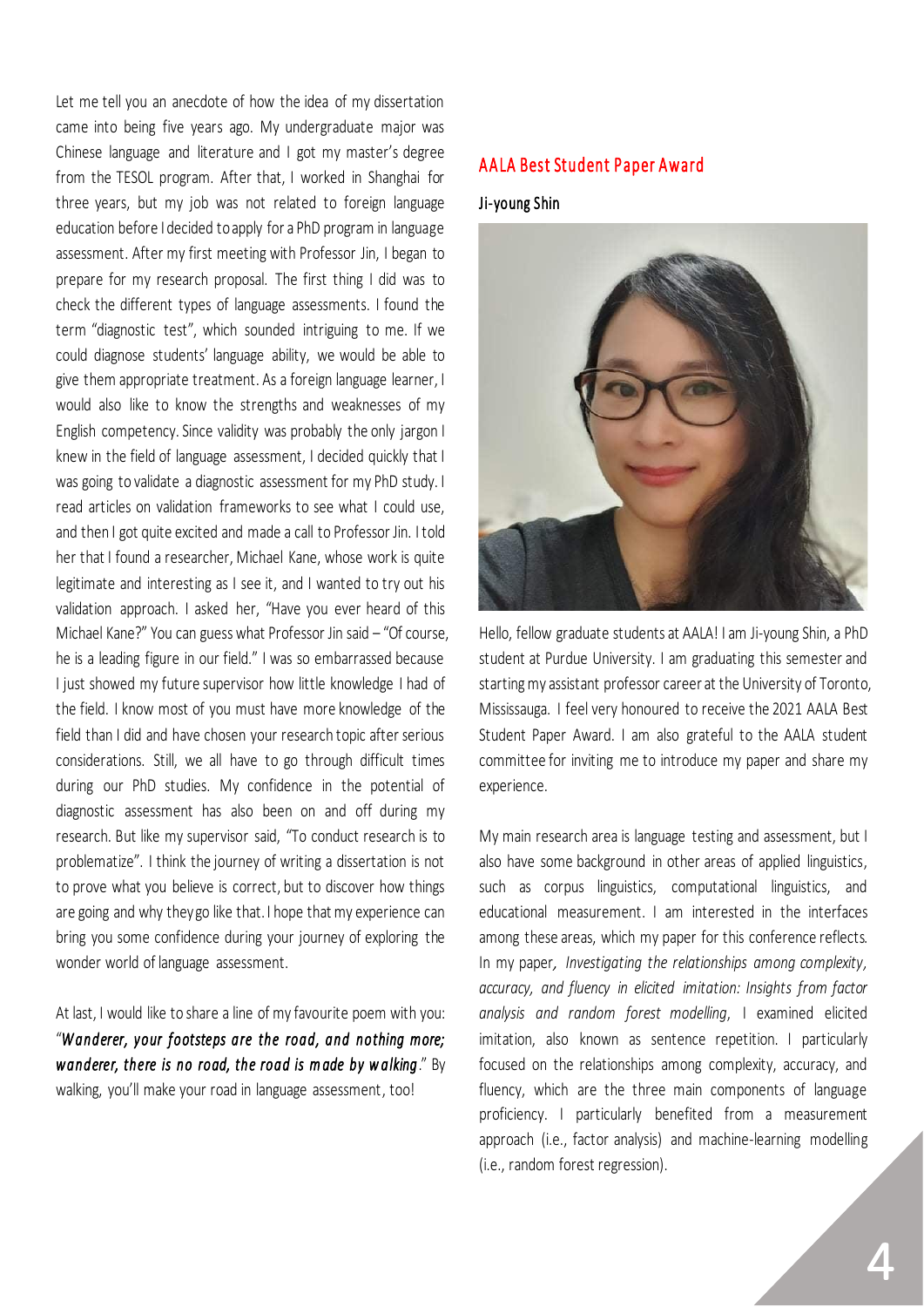The AALA Student Committee suggested that I share some tips about conference proposal writing and presentation. I also thought sharing my experience would be more useful than reiterating what my study is about, which can be found in the conference proceedings. Here are what I believe important points are, and how I applied the keys to writing the current paper.

Among several commonalities between conference proposal writing and presentation, and their distinction from other types of scholarly communication, you might want to note that both forms are a purposeful summary of a long research project. In other words, you have to choose essentials wisely. In the process of selecting what to include for your proposal and presentation, the two criteria that I use might be helpful: the centrality of the study and the clarity of the research process. Regarding the importance of a study, rather than simply pointing out the scarcity of previous studies on the given topic, I make sure to foreground why my topic is important and which specific area of language testing my study contributes to. To increase the clarity of a study, I would like to recommend that you match each of your research questions with its methods and results. It might be helpful to ask your colleagues who do not know much about your project to read your proposal and give comments on the clarity. You can also revisit and revise your first draft a few days later when you might have fresh insight. For example, the methodological approaches that I employed in the current project are not the most common methods in our field. To ensure my proposal is comprehensible and clear to the general audience in our field, I asked my colleague to read my proposal and identify anything unclear. I also found my own experience as a proposal reviewer at regional conferences very useful for revising my proposal, so I would like to encourage you to participate if you have a chance.

It is a pleasure to share my experience and I hope it will be helpful in some way as you prepare for your next conferences.

## A A L A 2021 Best Poster Award

#### A gustinus Hardi Prasetyo



Hello, AALA student members! My name is Agustinus Hardi Prasetyo. I am surprised and deeply honoured to receive this award in my first participation at the AALA conference. Let me tell you more about myself, the study that won me the award, and some tips for you.

I have taught EFL student teachers since 1999 after I earned my bachelor's degree in English Language Education at Sanata Dharma University, Indonesia. I became interested in language testing and assessment after taking Dr Robert Kleinsasser's Second Language Assessment course at the University of Queensland for my master's degree in 2004. His course opened my mind, and I was inspired to be a language testing researcher and educator to help Indonesian pre- and in-service teachers better. I am currently pursuing a doctoral degree in Applied Linguistics and Technology at Iowa State University, Ames, Iowa, US. My principal supervisor is Dr Gary Ockey. My current research interest is the use of scenario-based assessment design to support EFL teachers' language assessment literacy (LAL).

The study that won me the award was my dissertation project. During the poster presentation, firstly, I reported the results of my pilot study, which investigated the LAL components deemed important by Indonesian EFL teachers to help them be more assessment literate, the challenges they faced in implementing classroom-based assessment practices, and their assessment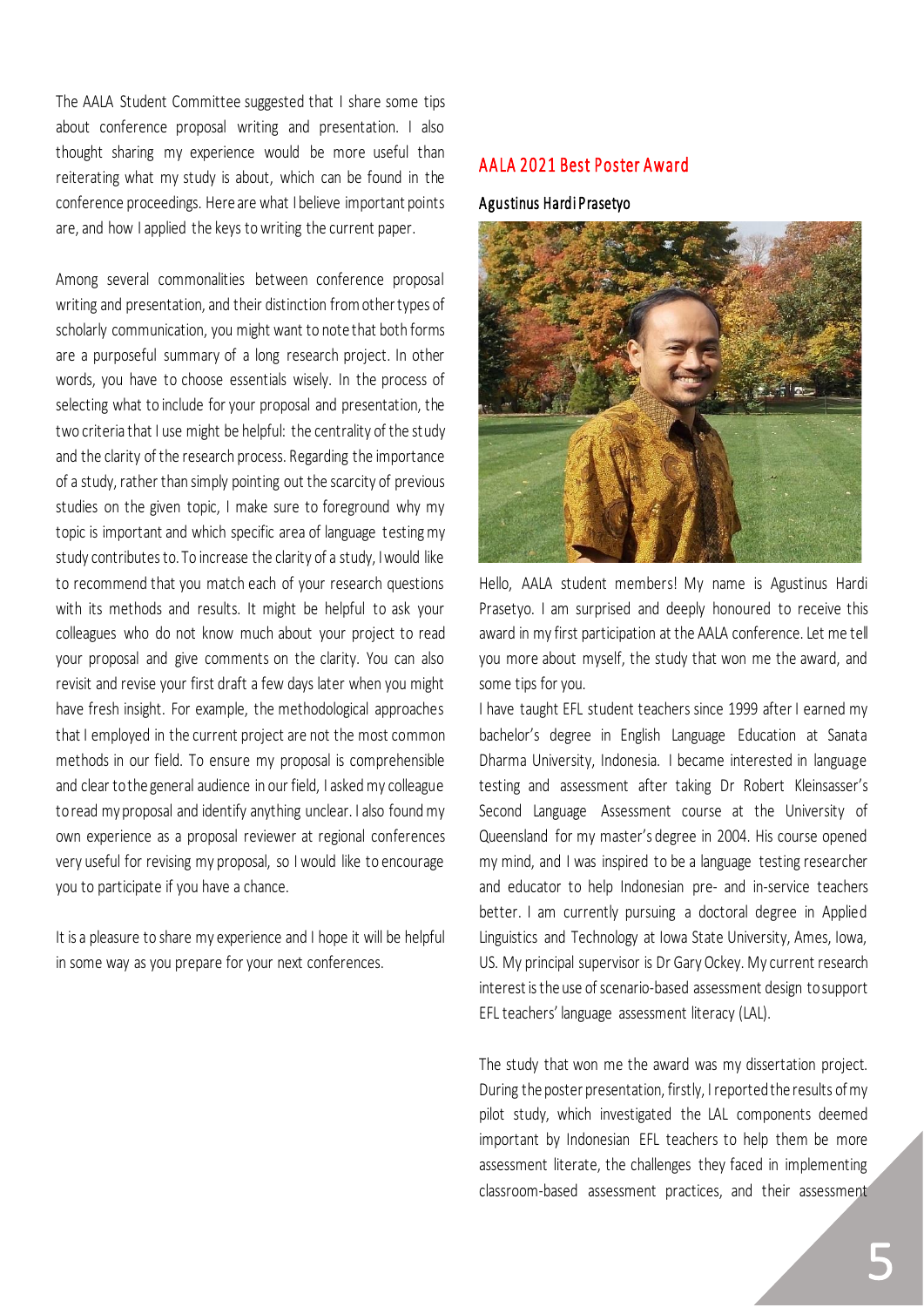training needs. I used exploratory factor analysis to identify the LAL components and thematic analysis on the interview transcripts to determine the teachers' challenges and training needs. Second, I also presented the prototype of the scenariobased LAL test, which I am currently working on based on the pilot study results.

It was challenging to researchin the Covid-19 pandemic! I needed to modify my research method since no face-to-face interviews nor visits to research sites were allowed. Therefore, this award acknowledges my effort and Indonesian teachers' perseverance who keep doing their best to help their students in this challenging time.

I always remembered Dr Carol Chapelle's advice in one of the courses I attended: always find a home or audience for your work (e.g., book review assignments, final paper, or dissertation project). Find conferences or journals that fit your research ideas. Be a member of the organizations that run the conferences where you would like to present your work, be familiar with the articles in the journal you want to publish. To some extent, I guess I have applied her advice successfully.

#### Reflections by A A LA Committee Members

#### Phuong's Reflection as a New AALA SC Member (2021)

Since being engaged in an academic community plays an indispensable role for Ph.D. students, who are novice researchers in the field, to connect, share ideas and learn from colleagues and established researchers, we believe that AALA Student Committee has brought us wonderful opportunities to learn from colleagues from Asia and beyond.

As an SC member, Phuong reflects that being part of the AALA community and being able to share ideas with other researchers who have the same research interests has greatly benefited her as a practitioner and researcher. The workshops and presentations at the 7th AALA conference help enable Phuong to understand more about assessment theories, assessment practices, methods and strategies, and most importantly, how assessment can improve learning and teaching.



Phuong started her research path in language assessment after nearly 20 years of teaching in Vietnam, with her burning desire to deepen her knowledge and skills related to assessment literacy and assessment for learning. Therefore, being engaged in such an organisation plays a part in her assessment endeavour. She trusts that contributing to AALA SC not only enhances knowledge of language assessment but also helps open many doors in the future. Phuong also firmly believes that in the next coming years, AALA SC, in either form, online or face-to-face, will continue to work enthusiastically, collaboratively for the mission of AALA.

Phuong Cao

## Tats uro's reflection of the years of AALA SC (2018-2021)

The reason why I joined AALA SC was that I participated in the networking lunch of AALA SC. In 2017, in my second year of the Ph.D. program, I was invited by my supervisor, Dr. Sawaki Yasuyo, to attend the conference and give a poster presentation. It was the first time I participated in such a large-scale international conference, and I was surprised to see that both the presenters and the audience were leading researchers in this field. In the 2017 annual conference, I also participated in the SC Networking lunch. Because there are not many graduate students in Japan who specialize in language testing, I was surprised to see so many graduate students from the Asian area gathered there. It was also great that I was able to talk to many students overseas, including Rongchan Lin, the AALA SC Co-chair at that time. After the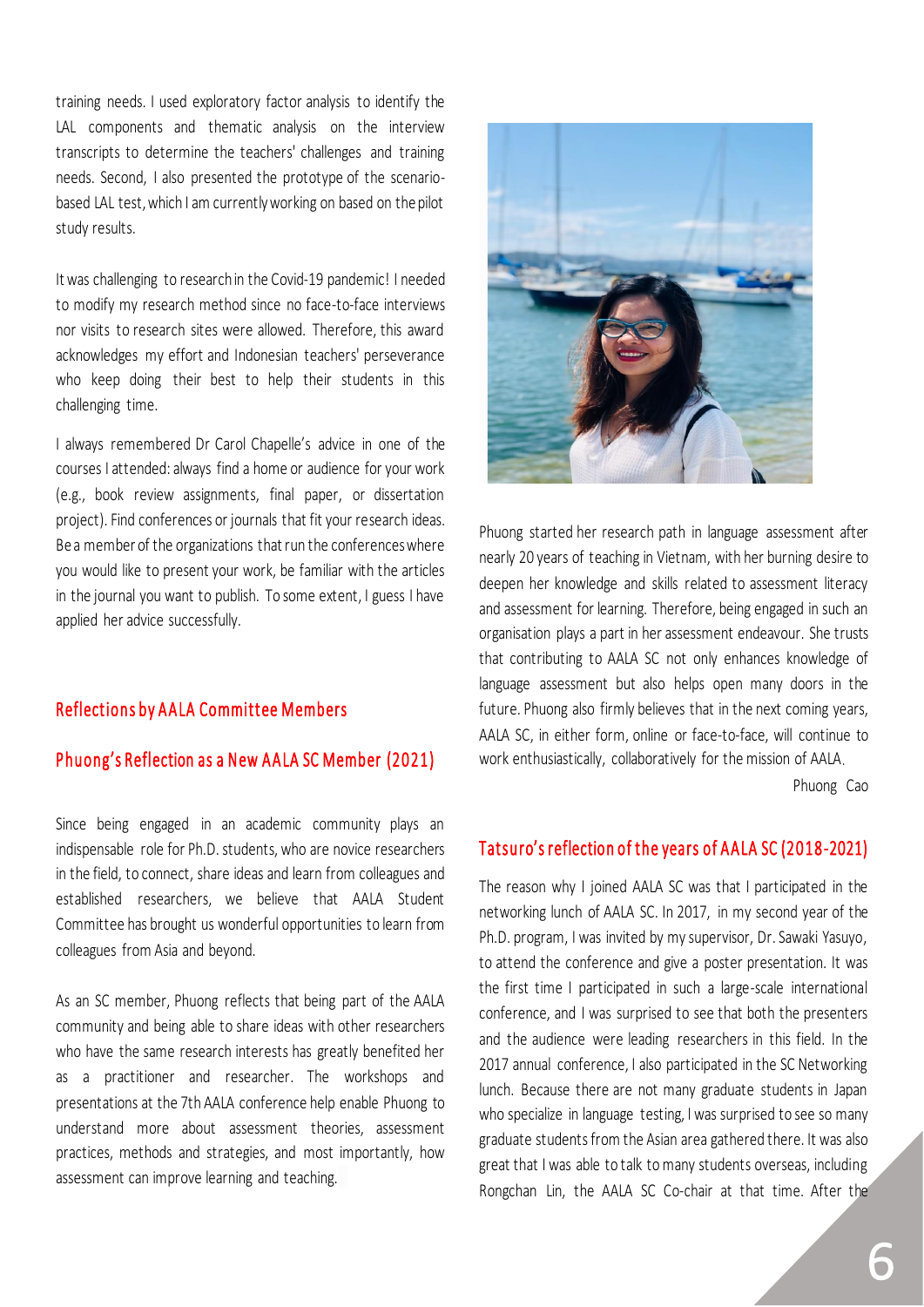conference, I was invited to join the AALA SC, and I applied for a committee member and join.



In the first two years, from 2018 to 2019, I worked as a Committee Member. Since the members of AALA SC live in different places in the world, we had online meetings via Skype (and later Zoom) a few times a year. As a Committee Member who had just joined the SC, I voluntarily took the minutes of the meetings to understand the protocol of the academic association. We also prepared for the networking lunch just before the annual conference, such as writing invitation letters for professors who would give talks, preparing for the raffle draw with gifts. After the conference, each member assumed the responsibility of writing, proofreading, and editing In Conversation 4. I was supposed to write a workshop report on "Rating scale development and validation" by Dr. Ute Knoch at the AALA conference in 2018. As I was conscious of writing the workshop report later, I listened to the workshop with great concentration. In the first two years, I had little experience in international conferences and often felt lost. However, I managed to do my job with great help from many people, including Dr. Jirada Wudtayagorn, the advisor for SC, and Sha Liu and Ivy Chen, the Co-chairs of SC at that time.

From 2019 to 2020, I worked as a Co-chair. Because many members had to leave at the end of 2018, I became the Co-Chair as the only continuing member. I was worried because I was suddenly assigned a vital position. However, I overcame this with the help and encouragement of other members, particularly Don Yao, who became a Co-chair with me. In 2020, the annual conference was cancelled, but I reported as a representative of the SC at the Executive Board (EB) meeting in December 2020. I was very nervous but based on the SC online meeting with other members, I could carefully consider the agenda with Don and explain it in front of the board members. Don and I again reported at the EB meeting in 2021. Throughout the four years of AALA SC, it was a valuable experience for me to be involved in several jobs as a graduate student in the management of an international organization.

I am delighted to have several new members join us in 2021. Because Don and I were going to end our term of Co-Chairs at the end of 2021, we needed several new members to continue the SC. We were so happy to see that new members work hard for the preparation for SC online meeting at the annual conference. I hope that Phuong Cao and Niles Zhao, the new Co-chairs, will lead the new SC from 2022, and all members will continue to work enthusiastically in the new organization.

Tatsuro Tahara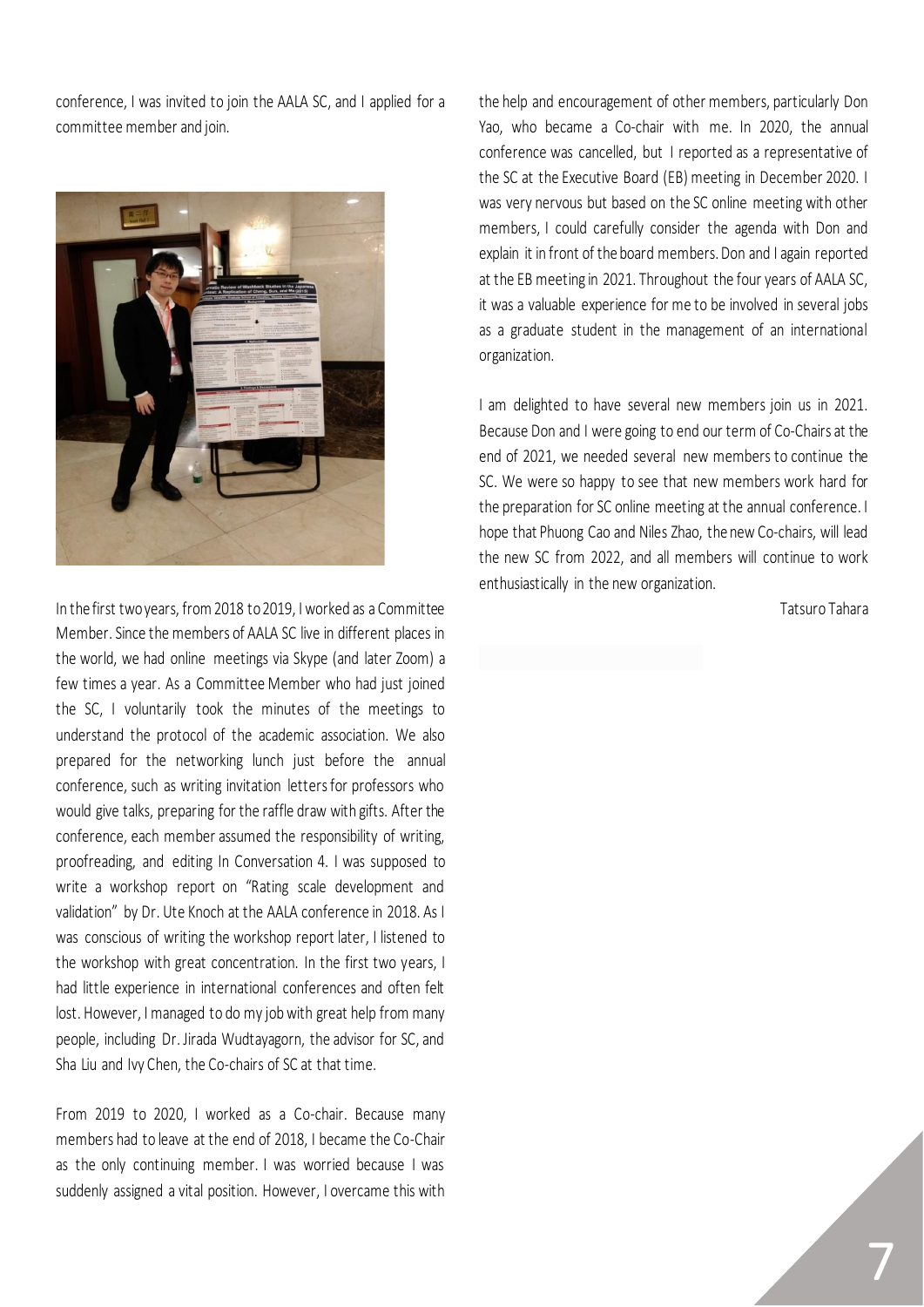# **AALA Student Membership Statistics**

# **The number of student members in 2020 and 2021 by region/country**

| Country/region  | 2020 | 2021 |
|-----------------|------|------|
| Mainland China  | 17   | 23   |
| Vietnam         | 9    | 10   |
| Indonesia       | 4    | 4    |
| Japan           | 6    | 8    |
| Hong Kong       | 8    | 8    |
| Taiwan          | 1    | 1    |
| UK              | 18   | 18   |
| Philippines     | 1    | 1    |
| Thailand        | 5    | 6    |
| <b>USA</b>      | 18   | 19   |
| Australia       | 18   | 19   |
| India           | 12   | 22   |
| South Korea     | 5    | 9    |
| Malaysia        | 2    | 3    |
| Singapore       | 3    | 4    |
| Macau           | 6    | 9    |
| Iran            | 1    | 1    |
| Saudi Arabia    | 0    | 0    |
| New Zealand     | 4    | 4    |
| Canada          | 3    | 4    |
| UAE             | 0    | 0    |
| Pakistan        | 1    | 1    |
| Turkey          | 1    | 1    |
| Bangladesh      | 0    | 1    |
| Belgium         | 0    | 0    |
| Cambodia        | 0    | 0    |
| Israel          | 0    | 0    |
| Kuwait          | 0    | 0    |
| Nepal           | 1    | 1    |
| Oman            | 0    | 0    |
| Portugal        | 1    | 1    |
| Russia          | 0    | 0    |
| Sri Lanka       | 0    | 1    |
| The Netherlands | 0    | 0    |
| Uzbekistan      | 1    | 1    |
| Myanmar         | 0    | 0    |
| Algeria         | 0    | 0    |
| Hungary         | 0    | 1    |

*Note*. The top three countries/regions with the largest number of increases between 2020 and 2021 are India (10), Mainland China (6), and South Korea (4).

### The number of student members in the respective year

| ,            |                               |  |  |
|--------------|-------------------------------|--|--|
| Year         | <b>No. of Student Members</b> |  |  |
| 2014         | 18                            |  |  |
| 2015         | 26                            |  |  |
| 2016         | 24                            |  |  |
| 2017         | 14                            |  |  |
| 2018         | 26                            |  |  |
| 2019         | 15                            |  |  |
| 2020         | 23                            |  |  |
| 2021         | 35                            |  |  |
| <b>Total</b> | 181                           |  |  |

\*All the data were as of 30 October 2021.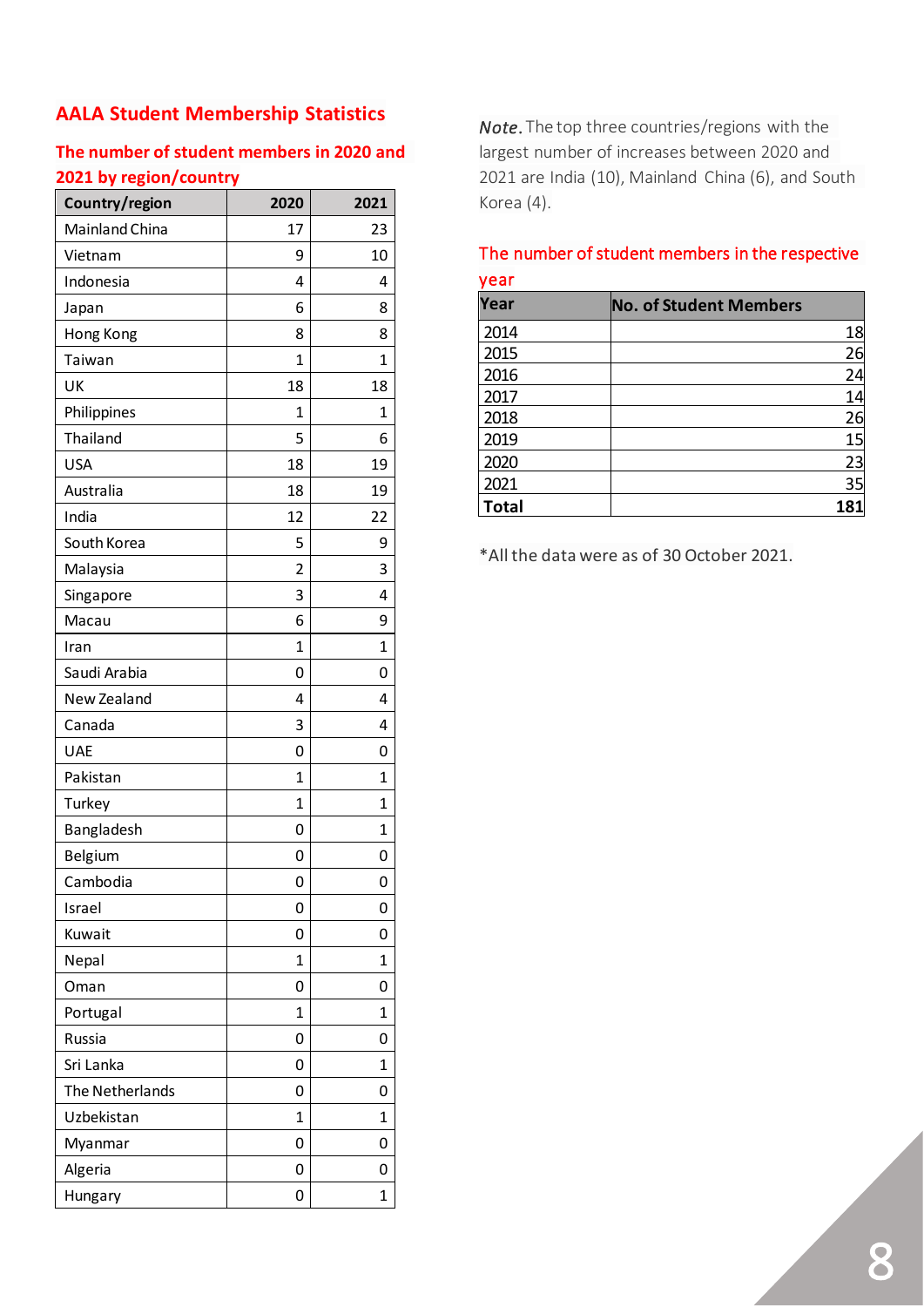# A A LA Founding Members (in alphabetical order)

He, Lianzhen,Zhejiang University Imao, Yasuhiro,Osaka University Jin, Yan,Shanghai Jiao Tong University Kunnan, Antony John,University of Macau Lee, Yong-Won, Seoul National University Lee, Young-Shik,Hannam University Qian, David,Hong Kong Polytechnic University Sawaki, Yasuyo,Waseda University Wu, Jessica Row-Whei,Language Training and Testing Center

## AALA Executive Board (2020-2021)

**President** Jin Yan, Shanghai Jiao Tong University

C o -President Jirada Wudthayagorn,Chulalongkorn University

1 st V ice President Thi Ngoc Quynh Nguyen, VNU University of Languages and International Studies

2 nd Vice President Yasuyo Sawaki, Waseda University

I m m ediate Past P resident Jessica Wu,Language Training and Teaching Center

P ast President David Qian,Hong Kong Polytechnic University

Communications Officer Yasuhiro Imao,Osaka University

#### Members at Large

Qin Xie,The Education University of Hong Kong Mingwei Pan, Shanghai International Studies University

# A A LA Executive Board, 2 0 2 2–20 24

P resident: Jirada Wudthayagorn, Chulalongkorn University Co-President: Thi Ngoc Quynh Nguyen, VNU University of Languages and International Studies First Vice President: Yasuyo Sawaki, Waseda University

Second Vice President: Jason Fan, University of Melbourne

#### I m m ediate Past P resident:

Jin Yan, Shanghai Jiaotong University Secretary: Cecilia Guanfang Zhao, University of Macau Treasurer: Keita Nakamura, Eiken Foundation of Japan Communication Officer: Yasuhiro Imao, Osaka University Member-at-Large:

Qin Xie, Education University of Hong Kong Vahid Aryadoust, NIERie Koizumi, Seisen University

#### Senior Advisors

Hossein Farhady, Yeditepe University Rama Mathew, Delhi University Bernard Spolsky, Bar-Ilan University Randy Thrasher, International Christian University **Fellows** Lyle F. Bachman, University of California, Los Angeles Alister Cumming, University of Toronto Barry O'Sullivan, British Council Bernard Spolsky, Bar-Ilan University David Carless, University of Hong Kong

#### Nomination Committee, 2022-2024

Ivy Chen, University of Melbourne Xiangdong Gu, Chongqing University Shangchao Min, Zhejiang University Yo In'nami, Chuo University